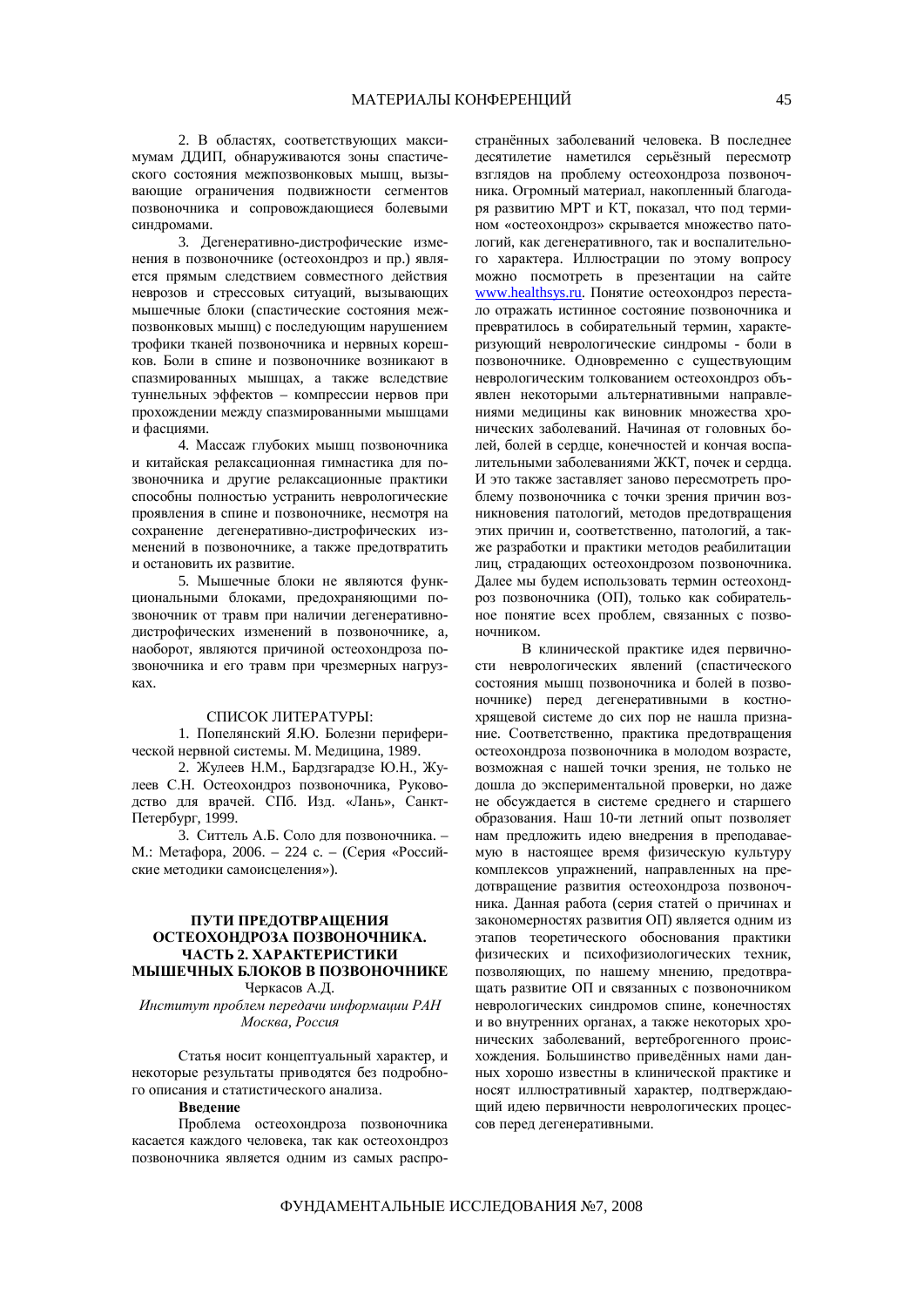#### **Пель ваботы**

Шелью нашей работы является уточнение характеристик мышечных блоков в позвоночнике как причины развития остеохондроза позвоночника

# Методы и обследуемый контингент

Мы применяли следующие методы для исследования состояния мышечного корсета позвоночника: мануальная лиагностика, измерение полвижности сегментов позвоночника при функщиональных пробах. В обследовании состояния мышечного корсета позвоночника принимало участие 70 человек в возрасте от 7 до 80 лет, прошедшие курсы китайской гимнастики и массажа. Статистические данные по исследованию ДДИП с помощью МРТ были получены по результатам обследований 500 амбулаторных больных КБ №1 УДП РФ.

## Результаты

Некоторая часть привелённого ниже материала носит характер наблюдений или иллюстративный характер (единичные наблюдения при диагностике по всем приводимым параметрам), подчеркивающих определённые закономерности, но не удовлетворяющие статистическим критериям доказательной медицины. Приведённые ниже снимки являются иллюстрациями хорошо известных клинических данных, они не обладают новизной, но их присутствие в статье нам показалось необходимым для уточнения представления о возрастной динамике патологий позвоночника.

Произведён анализ более 200 обследований позвоночника с помощью методов рентгена, КТ, МРТ, позитронной томографии и радиоизотопной сцинтиграфии. Более 30 человек, прошедших лучевую диагностику, проходили мануальную диагностику состояния мышечного корсета позвоночника (всего мануальную диагностику прошло более 100 человек) и 10 из них проходили курсы мануальной терапии (всего мануальную терапию прошло более 50 человек). Исследованию подвергались лица, страдающие хроническими болями в позвоночнике в течение более года. Все лица, прошедшие мануальную диагностику, по признакам поражения позвоночника можно разделить на три группы: не имеющие значимых признаков остеохондроза и других ДДИ, имеющие перечисленные признаки и имеющие серьёзные повреждения в позвонках компрессионные переломы, смещение позвонков и грыжи дисков. У другой группы обследованных лиц производилась мануальная диагностика мышечного корсета позвоночника с измерением подвижности сегментов позвоночника.

Результаты мануальной лиагностики мышечного корсета позвоночника с измерением полвижности сегментов позвоночника. Лиагностика производилась на 70 пациентах в возрасте от 6 лет до 82 лет. У лиц детского и подросткового возраста (6 – 18 лет) были обнаружены области позвоночника, характеризующиеся постоянными болями, отвечающие болями при вибрационном воздействии на паравертебральные зоны, гипертрофированное развитие длиннейших мышц спины, как симметрично, так и ассиметрично относительно позвоночника. Области с описанными характеристиками имели в длину от 2-х до 8-ми двигательных сегментов позвоночника и в ширину до 2-х см. Локализация – среднегрулной отлел позвоночника. На МРТ томограммах обнаруживаются начальные клинически незначимые проявления дегенеративных изменений в телах позвонков и межпозвонковых дисках  $(pnc.1)$ .

У лиц среднего возраста (18 - 50 лет) были обнаружены области позвоночника, характеризующиеся постоянными болями, отвечающие болями при вибрационном воздействии на паравертебральные зоны, гипертрофированное развитие длиннейших мышц спины, как симметрично, так и ассиметрично относительно позвоночника. Области с описанными характеристиками имели в длину от 2-х до 8-ми двигательных сегментов позвоночника и в ширину до 2-х см. Их локализация имела три максимума, соответственно в шейном, грудном и поясничном отделах позвоночника и полностью совпадает с локализацией ЛЛИП. Описание этих закономерностей в локализации приведено в первой части статьи. При применении функциональных проб на подвижность каждого из двигательных сегментов позвоночника (ДСП) обнаруживается полное совпадение зон, характеризующихся болевым синдромом, с областями пониженной подвижностью ДСП или с полной неподвижностью ДСП. Однако, области сниженной подвижности ДСП могут не иметь болевых синдромов. До 50% обследованных не имеют хронических болей в позвоночнике, но боль в этих областях часто появляется при вибрационном мануальном обследовании или после массажа мышц спины и позвоночника.

Исследование состояния структур позвоночника показало наличие в областях, характеризующихся болевыми синдромами с одновременной ограниченностью подвижности ДСП, воспалительных процессов в мышцах позвоночника, гипертрофии мышц позвоночника. В этих областях обнаруживаются дегенеративные изменения в телах позвонков и межпозвонковых лисках, легенеративные изменения в тканях, формирующих нервный корешок в межпозвонковых отверстиях, дегенеративные изменения нерва, происходящего из нервного корешка, дегенеративные изменения в кровеносных сосудах, питающих позвонки. С помощью радиоизотопных методов обнаружено изменение уровня метаболизма в областях, соответствующих диагностированному патологическому состоянию мышц позвоночника, а также статистическим максимумам в локализации ДДИП.

У лиц старшего возраста (50 – 82 г.) были обнаружены области позвоночника, характери-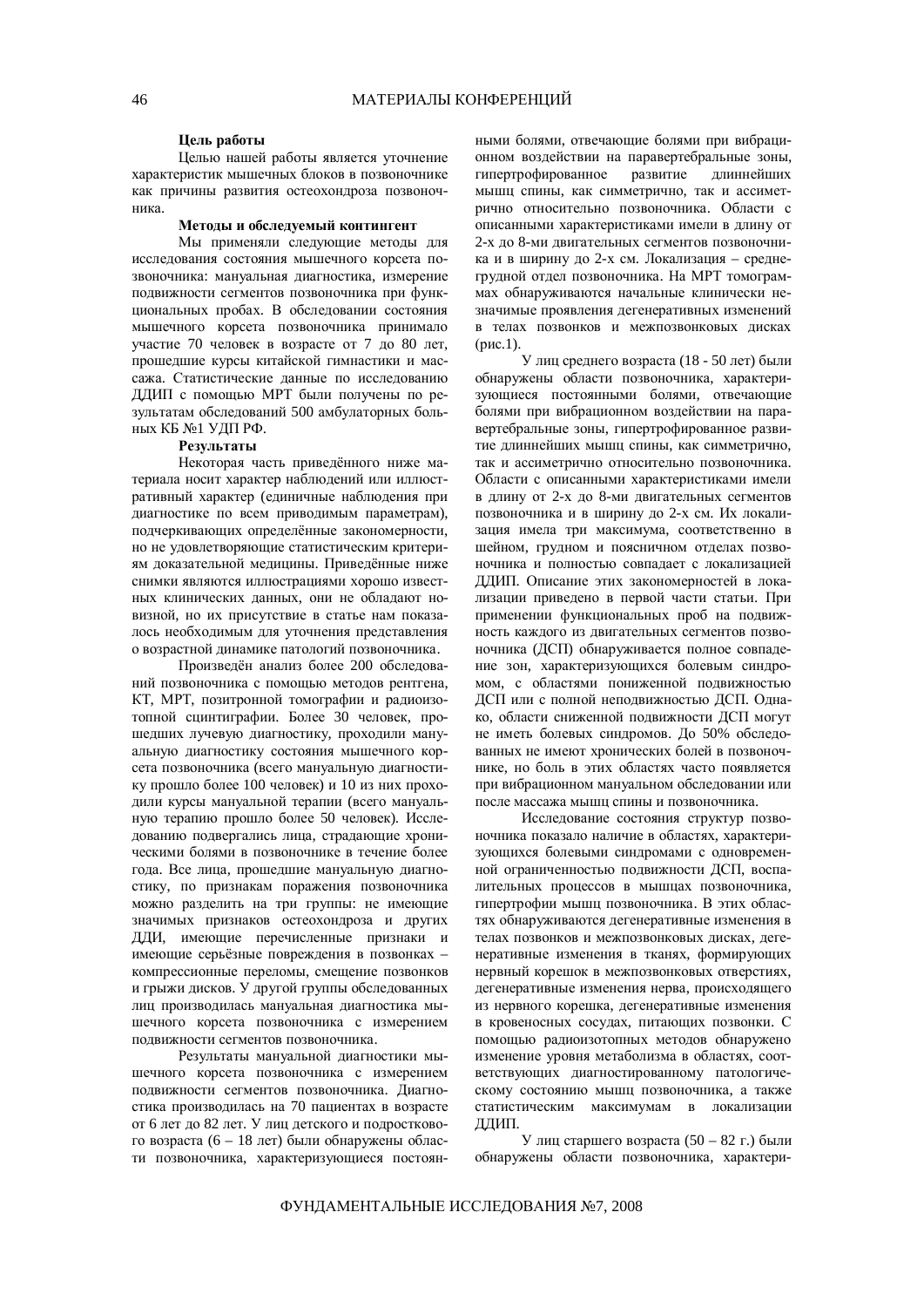зующиеся постоянными болями, отвечающие болями при вибрационном воздействии на паравертебральные зоны, гипертрофированным развитием длиннейших мышц спины или гипотрофией мышц, как правило, симметрично, относительно позвоночника. Области с описанными характеристиками имели в длину от 2-х до 8-ми

двигательных сегментов позвоночника и в ширину до 2-х см. Их локализация имела три максимума, соответственно в шейном, грудном и поясничном отделах позвоночника и полностью совпадает с локализацией ДДИП. Описание этих закономерностей в локализации приведено в первой части статьи.



Рис. 1. Пациентка Л.К 17 лет. Мышечный блок Th3-Th9, начальные проявления остеохондроза. Рис. 2. Пациент А. 23 года с мышечным блоком Th4-Th8. Остеохондроз Th4-Th5 и Th7-Th8, воспалительный процесс в мышцах (миозит) на уровне Th5-Th8 (затемнённая область отмечена стрелкой)

Рис. 3. Пациентка А.Ю. 21 год. Грыжа Шморля Th10-Th11, остеохондроз Th11-Th12, сколеоз поясничного отдела позвоночника, компрессионный перелом L2

При применении функциональных проб на подвижность каждого из двигательных сегментов позвоночника (ДСП) обнаруживается полное совпадение зон, характеризующихся болевым синдромом, с областями пониженной подвижностью ДСП или с полной неподвижностью ДСП. Однако, обнаружена возрастная закономерность состоящая в том, что с возрастом подвижность позвоночника сильно снижается, а хронические болевые синдромы ослабевают. На МРТ томограммах в мышцах обнаруживаются жировые прослойки, что можно интерпретировать как признак отсутствия сократительной деятельности мышц и фиксацию ДСП фиброзными волокнами, которые не заметны на МРТ томограммах. Мануальная диагностика показывает потерю эластичности мышц позвоночника и в значительной степени утрату сократительной способности. Часто обнаруживаемые ДДИП грыжи, грыжи Шморля, совпадают с областями, характеризующимися болевыми синдромами.

Вместе с тем, лица, прошедшие курс специального массажа позвоночника и гимнастики, избавляются от хронических болей в областях, имеющих клинически значимые дегенеративные изменения, включая грыжи дисков и компрессионные переломы. Развитие остеохондроза имеет четко выраженный возрастной характер, тем не менее, редко, но обследования попадают лица старшего возраста, страдающие болями в позвоночнике, но при этом не имеющие признаков остеохондроза. Мышечные блоки характеризуются следующими особенностями:

1. Ограничение подвижности отдельных сегментов позвоночника или групп сегментов.

2. Локализация мышечных блоков совпадает с областями, в которых наиболее часто возникают ДДИП: проявления ОП, грыжи дисков, грыжи Шморля, дегенеративные проявления в нервных корешках и кровеносных сосудах.

3. Мышечные блоки возникают в глубоких мышцах позвоночника - межпозвонковых мышцах. В поверхностных мышцах спины (например, длиннейшая мышца спины) в области мышечного блока наблюдаются участки повы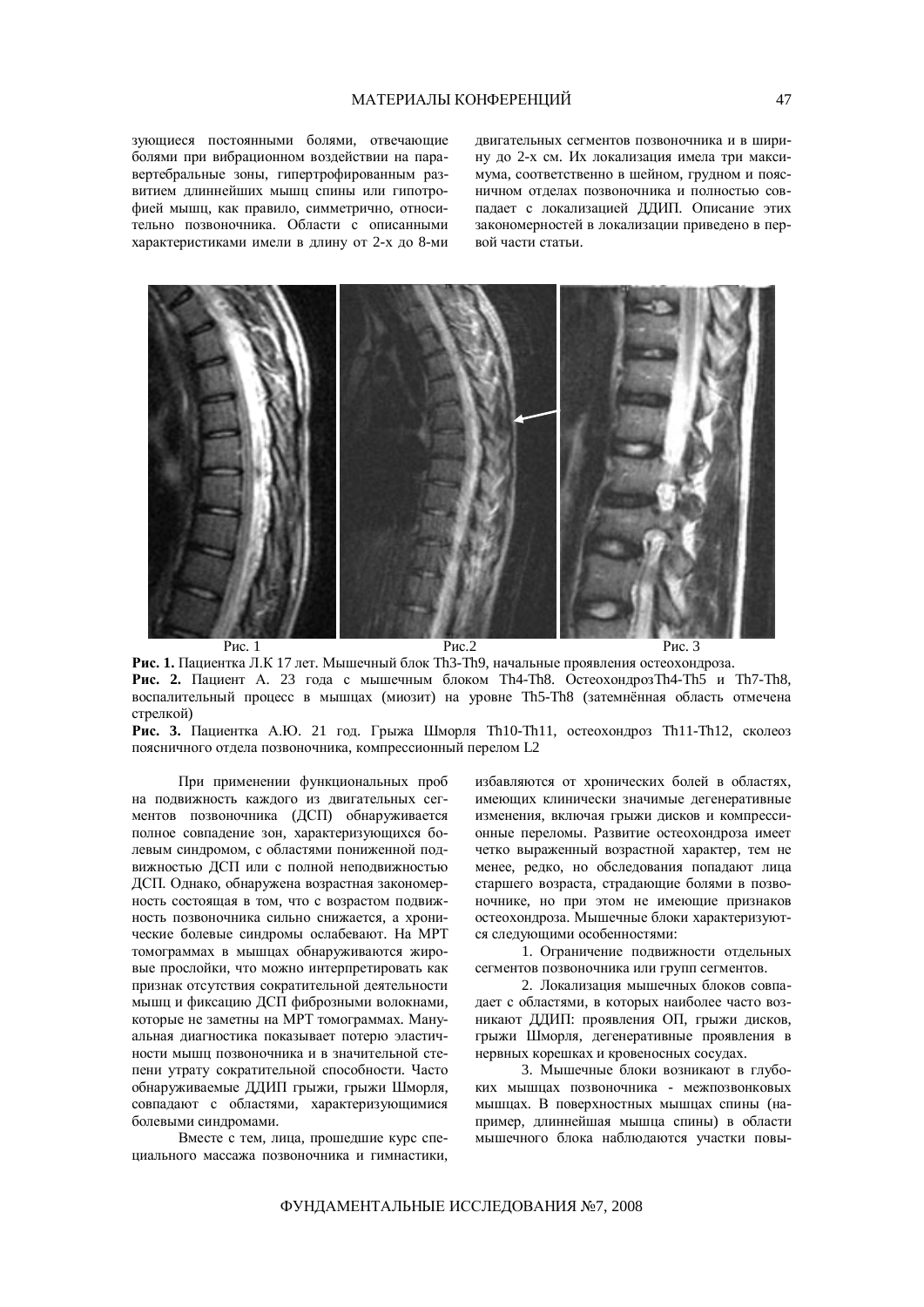шенной болезненности, гипертрофии, спастические состояния (триггерные точки).

4. Мышечные блоки в межпозвонковых мышцах могут быть разрушены с помощью специального массажа позвоночника и релаксационной гимнастики. Устранённые мышечные блоки могут возникать вновь под воздействием физических и психических перегрузок, стрессов и травм.



Рис. 4. Пациент А.Ч. 54 года. Мышечный блок в области Th5 -Th8. Мышечная гипертрофия на уровне Th7-Th8, гемангеома в теле позвонка Th6

Рис. 5. Пациент А.Ч. 54 года. Уменьшение просвета канала нервного корешка за счёт жировой клетчатки на уровне Th7 и Th8 (отмечено стрелками)

Рис. 6. Пациентка Л. 78 лет с болями в поясничном отделе позвоночника. Рентгеновский снимок поясничного отдела позвоночника. Признаки остеохондроза позвоночника практически отсутствуют

## Обсуждение

Произведённые обследования, по всем возрастным группам, включающие в себя лучевую диагностику – рентген и КТ, МРТ, ПТ, СГ, мануальную диагностику, функциональные пробы позволяют угочнить причины развития дегенеративных изменений в позвоночнике, причины неврологических синдромов в спине и позвоночнике и наметить пути для предотвращения развития патологий позвоночника.

Наличие болевых синдромов в позвоночнике в детской и подростковой возрастной группе подкрепляет миогенную гипотезу происхождения остеохондроза позвоночника. Под ОП первоначально предлагалось понимать истончение межпозвонковых дисков, их обезвоживание, снижение тургора, фрагментация пульпозного ядра, истончение гиалиновых пластин, радиальные и концентрические щели, внедрение пульпозного ядра в субстанцию тел позвонков. Именно эти изменения в 1933 г. A. Hildebrandt предложил именовать остеохондрозом. Ничего подобного нет у детей и подростков, но в тоже время, хотя и редко, но встречается патологическое состояние мышечного корсета позвоночника, приводящее к появлению сильных болей в позвоночнике. Мануальная диагностика показывает наличие спастических состояний в мышцах позвоночника. В редких случаях наблюдается наличие воспалительных процессов в мышцах позвоночника, которые могут быть вызваны спастическим состоянием мышц. В среднем возрасте у пациентов обнаруживаются мышечные блоки - хронические (до нескольких лет) спастические состояния глубоких мышц позвоночника. Мышечные блоки приводят к нарушению трофики позвонков и Neжпозвонковых мышц, вызывая остеохондроз позвоночника, как его определил A. Hildebrandt. Произведённое исследование по локализации дегенеративных проявлений в позвоночнике показывает, что во всех возрастных группах сохраняется закономерность распределения – имеются три максимума в частоте проявления локализации – в областях с максимальной кривизной позвоночника, испытывающих максимальную нагрузку в каждом отделе позвоночника – шейном, грудном и поясничном (См. 1-ю часть). Чрезмерные нагрузки, как физические, так и психические приводят к появлению спастических состояний. Механизмы образования спастических состояний пока не выяснены и нуждаются в серьёзном исследовании. Спастические состояния вызывают хронические боли в мышцах позвоночника и спины – неврологические синдромы остеохондроза позвоночника. Многолетние мышечные блоки вызывают нарушения трофики позвонков,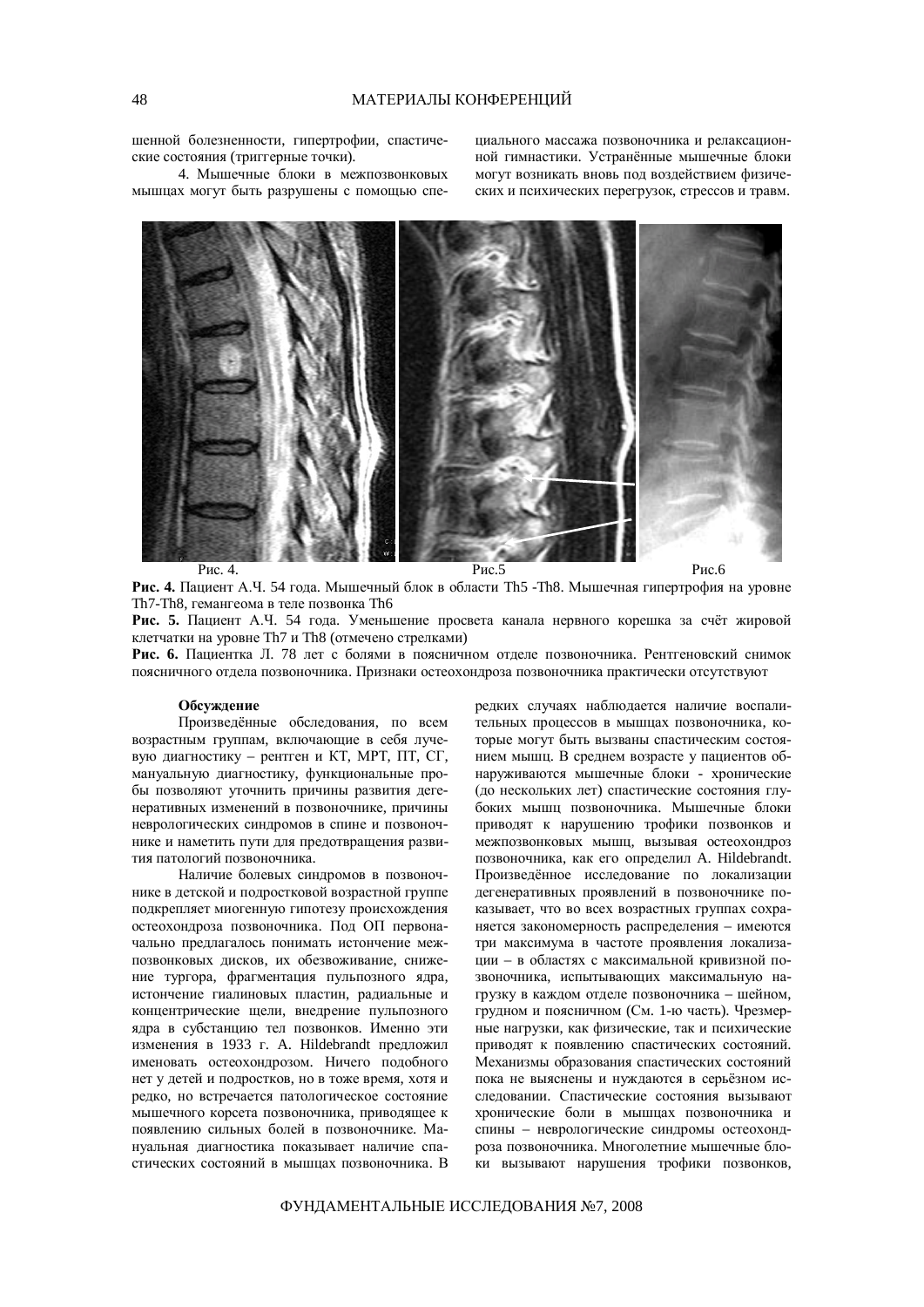межпозвонковых дисков, кровеносных сосудов и нервных корешков. Это приводит к дегенеративным проявлениям остеохондроза позвоночника. Отсутствие в редких случаях признаков остеохондроза позвоночника у лиц старшей возрастной группы позволяет отвергнуть возрастную гипотезу происхождения остеохондроза. Это означает, что остеохондроз не обязательный спутник старости и может быть предотвращен активными усилиями по сохранению здоровья позвоночника.

Но и при наличии остеохондроза позвоночника человек может комфортно существовать при использовании эффективных реабилитационных методик. Практика реабилитационных техник мануальной терапии приводит к полному исчезновению болевых проявлений остеохондроза на месяцы и годы (точнее до следующей перегрузки позвоночника), в то время как дегенеративные изменения в позвоночнике сохраняются без изменений. Главный вывод из этого - боли в позвоночнике вызываются не дегенеративными проявлениями остеохондроза, а спастическим состоянием мышц позвоночника, которое является главной причиной дегенеративных изменений. Мы можем с уверенностью говорить, что остеохондроз, как комплекс ДДИ, не причастен к провоцированию неврологических синдромов во внутренних органах и частях тела. Он с нашей точки зрения также не является главным виновником развития хронических заболеваний воспалительного и дегенеративного характера в ЖКТ, и в других внутренних органах. Виной тому являются всё те же мышечные блоки в позвоночнике, несмотря на то, что при обследованиях на поверхности видны именно дегенеративные изменения в позвонках и лисках тех сегментов позвоночника, из которых иннервируется тот или иной орган или часть тела. Это приводит к простому, но ошибочному с нашей точки зрения заключению, что именно остеохондроз является виновником неврологических явлений.

Работая по 6 и более лет с одними и теми же пациентами старшей возрастной группы, мы получили опыт, который позволяет выставить против остеохондроза позвоночника новое обвинение. Он является причиной преждевременного старения человека. Ограничивая подвижность позвонков, он способствует развитию дистрофических изменений в окружающих позвоночник тканях автономной (вегетативной) нервной систему. Последнее способствует более быстрой деградации управляющих физиологией человека нервных механизмов и подавлению трофической функции нервной системы, в значительной степени отвечающей за регенеративные процессы в тканях и функциях внутренних органов. Применение реабилитационных техник позвоночника позволило в значительной степени остановить возрастные дегенеративные процессы у лиц старшей возрастной группы 60 - 80 лет (Черкасов А.Д. 2007).

В клинической практике илея первичности неврологических явлений (спастического состояния мышц позвоночника и болей в позвоночнике) перед дегенеративными в костнохрящевой системе до сих пор не нашла признание. Соответственно, практика предотвращения остеохондроза позвоночника в молодом возрасте, возможная с нашей точки зрения, не только не дошла до экспериментальной проверки, но даже не обсуждается в системе среднего и старшего образования. Наш 10-ти летний опыт позволяет нам предложить идею внедрения в преподаваемую в настоящее время физическую культуру комплексов упражнений, направленных на предотвращение развития остеохондроза позвоночника. Большинство приведённых нами данных хорошо известны в клинической практике и носят иллюстративный характер, подтверждающий идею первичности неврологических процессов перед дегенеративными. Данная работа является одним (серия статей о причинах и закономерностях развития ОП) из этапов теоретического обоснования практики физических и психофизиологических техник, позволяющих, по нашему мнению, предотвращать развитие ОП и связанных с позвоночником неврологических синдромов спине, конечностях и во внутренних органах, а также некоторых хронических заболеваний, вертеброгенного происхождения, которые могут быть полностью исцелены методами мануальной терапии, общедоступного массажа и специальной гимнастики.

#### **Выводы**

1. Дегенеративно-дистрофические изменения в позвоночнике и неврологические проявления остеохондроза позвоночника имеют общий источник - мышечные блоки (спастические состояния межпозвонковых мышц) с последующим нарушением трофики тканей позвоночника и нервных корешков. Мышечные блоки является прямым следствием совместного действия неврозов и стрессовых ситуаций.

2. Боли в спине и позвоночнике возникают вследствие туннельных эффектов – компрессии нервов при прохождении между спазмированными мышцами и фасциями. Массаж глубоких мышц позвоночника и китайская релаксационная гимнастика для позвоночника и другие релаксационные практики способны полностью устранить мышечные блоки и связанные с ними неврологические проявления в спине и позвоночнике, несмотря на сохранение дегенеративнодистрофических изменений в позвоночнике.

3. Мышечные блоки не являются функциональными блоками, предохраняющими позвоночник от травм при наличии дегенеративнодистрофических изменений в позвоночнике, а, наоборот, являются причиной остеохондроза позвоночника и его травм при чрезмерных нагрузɤɚɯ.